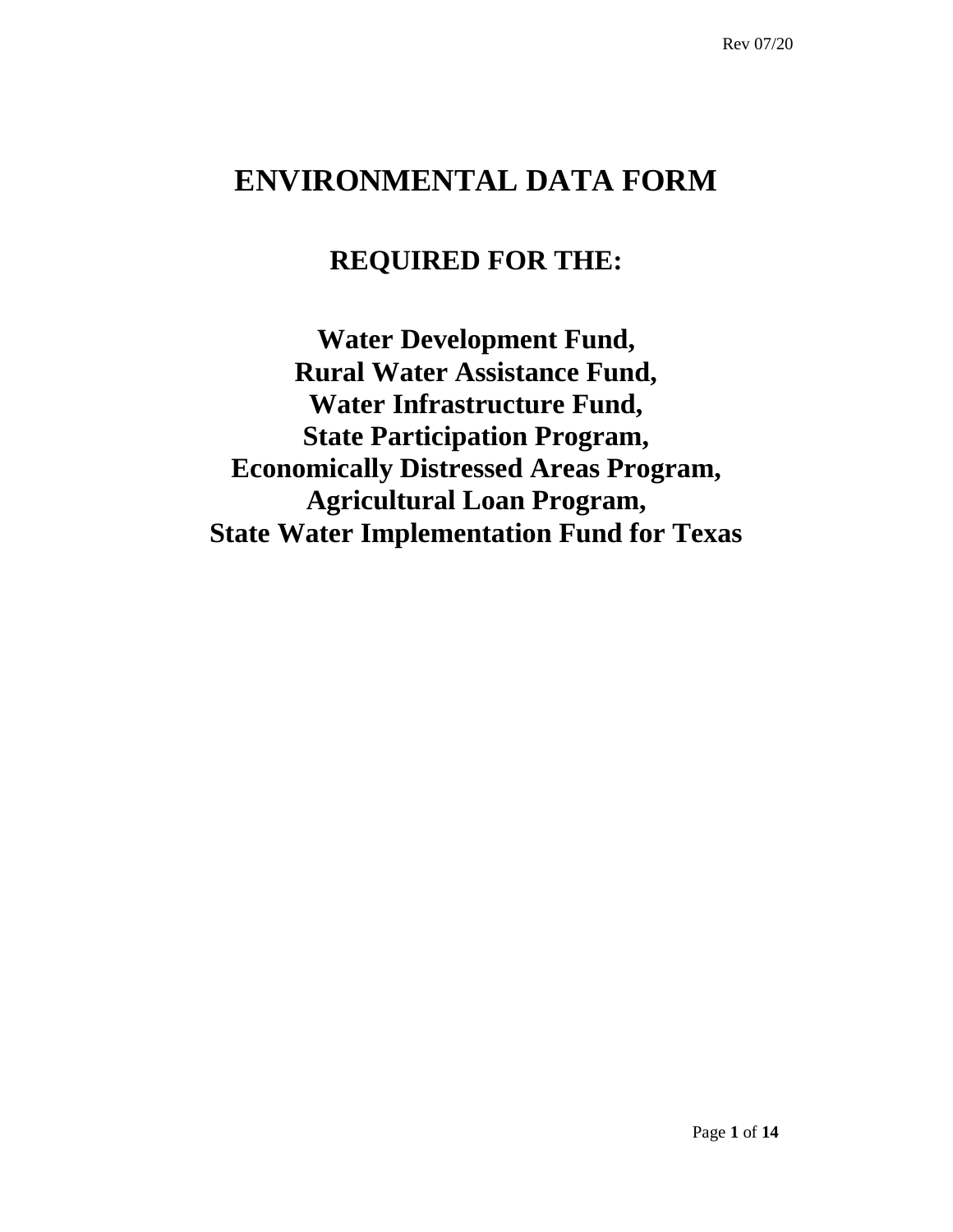# **Mid-level Environmental Review: Environmental Data Form**

A mid-level environmental review is required by 31 Texas Administrative Code §363.14 of the Texas Water Development Board's (TWDB) rules for most projects receiving state funding. The purpose of a mid-level review is to ensure the proposed project has been adequately reviewed by regulatory agencies and determine, within a reasonable level of certainty, if the project is expected to have adverse environmental impacts. The attached form applies to projects which appear to cause environmental impacts that are limited in number or scope or which may be readily avoided, minimized, or mitigated. If however, based upon the information provided in this form and recommendations from regulatory agencies, this is not the case, the preparation of a full Environmental Assessment may be required.

# **Preliminary Review Available and Encouraged**

As a service to our clients, preliminary review of the Environmental Data Form by TWDB staff prior to agency coordination is available and encouraged. Preliminary review ensures that the appropriate agency coordination requirements are identified in advance.

# **Timing**

The Environmental Data Form may be submitted with the application or prepared during the planning phase of the project after a loan commitment has been secured. Please note that issuance of an Environmental Determination by TWDB environmental staff is required prior to TWDB approval of the Engineering Feasibility Report and release of design and/or construction funds.

## **Levels of Environmental Review in State Programs**

- 1. Categorical Exclusion (CE): Generally applies to infrastructure rehabilitation or functional replacement, minor expansion of facilities, construction of adjoining facilities on existing sites, etc. If you believe the proposed project will qualify for a CE, consult with TWDB environmental review staff before proceeding with this form.
- 2. Mid-level Review: The majority of projects financed by the TWDB will qualify for a mid-level environmental review and will use this form.
- 3. Full Environmental Review: For projects that may have numerous environmental impacts that cannot be readily avoided, minimized or mitigated, consult with TWDB environmental review staff prior to submitting this form regarding the potential need to prepare an Environmental Assessment.

A full explanation of TWDB environmental requirements is provided in 31 Texas Administrative Code §363.14. Draft and final versions of the Environmental Data Form, as well as any questions regarding the preparation of the document or review process, should be submitted to:

> **Environmental Reviewer Regional Water Planning & Development Water Supply & Infrastructure Texas Water Development Board P.O. Box 13231 Austin, Texas 78711-3231 Telephone: (512) 936-0938**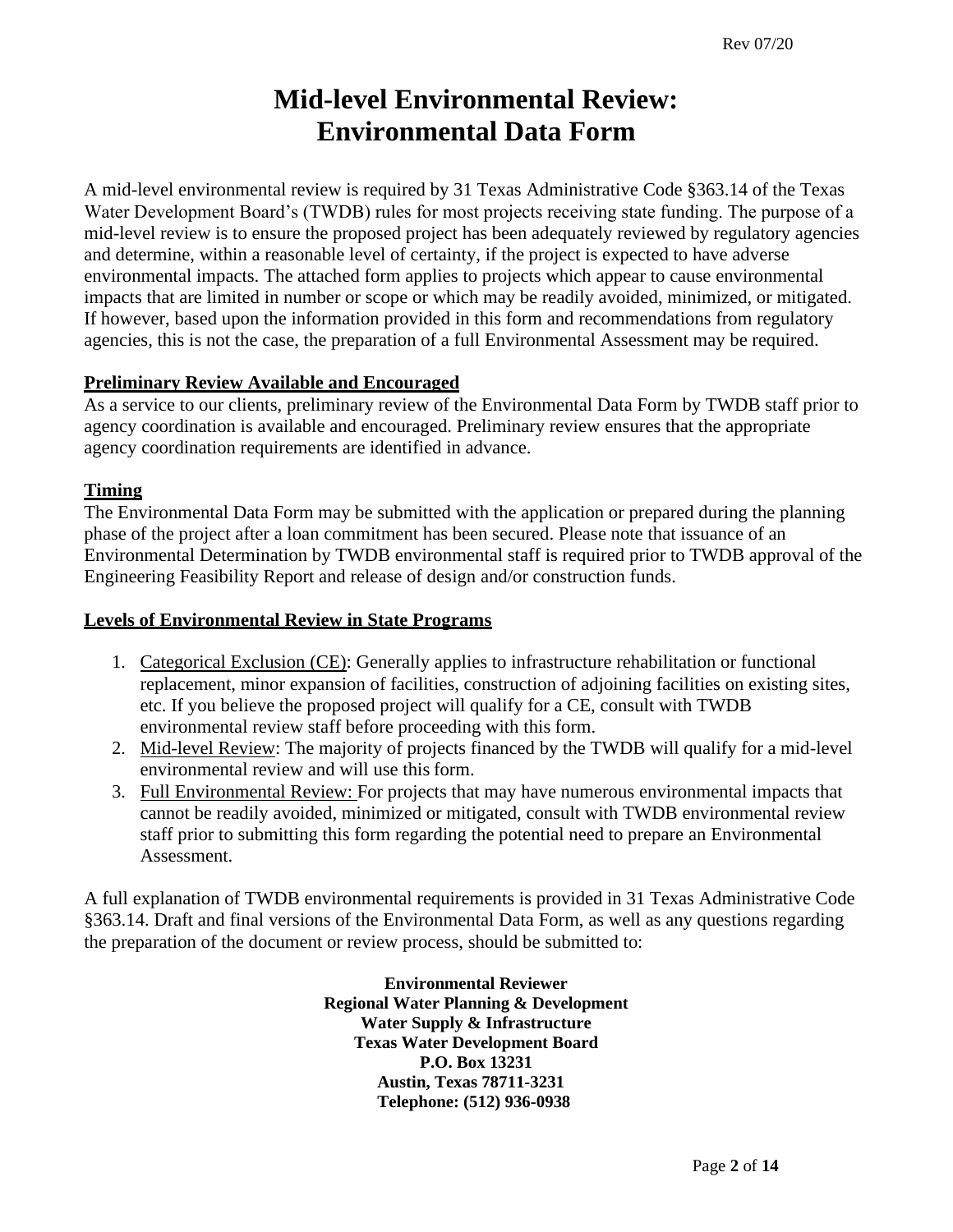| <b>General Information</b> |                         |  |  |  |
|----------------------------|-------------------------|--|--|--|
| <b>Authority:</b>          |                         |  |  |  |
| <b>TWDB Project No:</b>    |                         |  |  |  |
| <b>Project Name:</b>       |                         |  |  |  |
| <b>County:</b>             |                         |  |  |  |
| Funding Source/            |                         |  |  |  |
| Loan Number:               |                         |  |  |  |
|                            |                         |  |  |  |
| <b>Total Estimated</b>     |                         |  |  |  |
| Project Costs:             |                         |  |  |  |
| <b>TWDB</b> Funded         | Planning<br>Acquisition |  |  |  |
| Phases:                    | Construction<br>Design  |  |  |  |
| Other Funding              |                         |  |  |  |
| Source(s):                 |                         |  |  |  |
| <b>Consultant Project</b>  |                         |  |  |  |
| Name/Number                |                         |  |  |  |
| (if applicable):           |                         |  |  |  |
| Authority:                 | Legal Name:             |  |  |  |
|                            | <b>Contact Person:</b>  |  |  |  |
|                            | <b>Mailing Address:</b> |  |  |  |
|                            |                         |  |  |  |
|                            |                         |  |  |  |
|                            |                         |  |  |  |
|                            | Phone:<br>Email:        |  |  |  |
| Project Engineer:          | Company:                |  |  |  |
|                            | Contact Person:         |  |  |  |
|                            | <b>Mailing Address:</b> |  |  |  |
|                            |                         |  |  |  |
|                            |                         |  |  |  |
|                            |                         |  |  |  |
|                            | Phone:<br>Email:        |  |  |  |
| Environmental              | Company:                |  |  |  |
| Consultant                 | <b>Contact Person:</b>  |  |  |  |
| (if different):            | <b>Mailing Address:</b> |  |  |  |
|                            |                         |  |  |  |
|                            |                         |  |  |  |
|                            |                         |  |  |  |
|                            | Phone:<br>Email:        |  |  |  |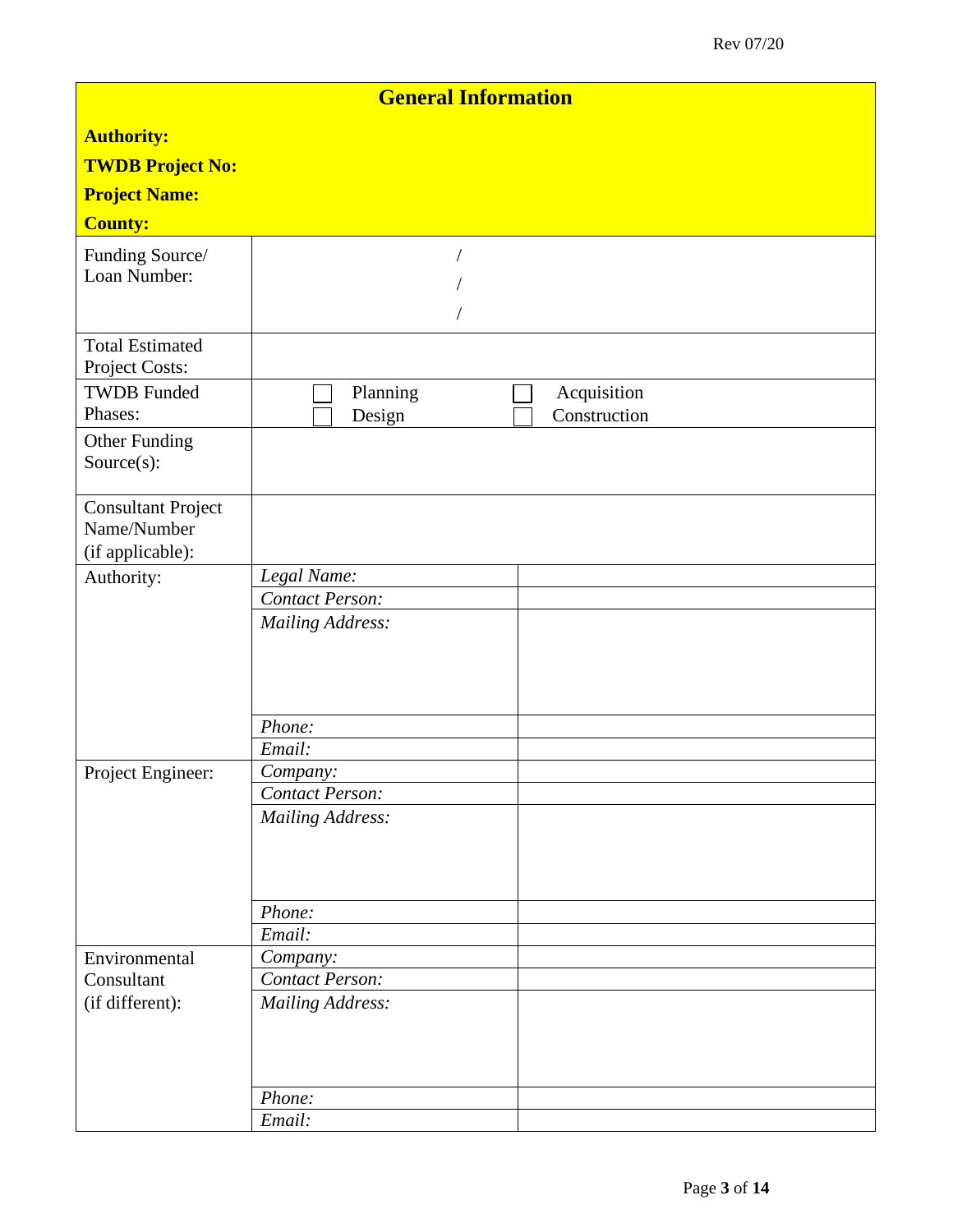| <b>Proposed Project</b><br>Does the proposed project involve a probable or known public controversy relating to environmental or<br>social impacts (e.g. substantial rate increase, displacement of persons, etc.)?<br>If Yes, a public meeting or hearing may be required.<br>Yes<br>No<br>Attach additional sheets if the space provided is not adequate.<br>Purpose and need for the proposed project: |
|-----------------------------------------------------------------------------------------------------------------------------------------------------------------------------------------------------------------------------------------------------------------------------------------------------------------------------------------------------------------------------------------------------------|
|                                                                                                                                                                                                                                                                                                                                                                                                           |
|                                                                                                                                                                                                                                                                                                                                                                                                           |
|                                                                                                                                                                                                                                                                                                                                                                                                           |
|                                                                                                                                                                                                                                                                                                                                                                                                           |
|                                                                                                                                                                                                                                                                                                                                                                                                           |
|                                                                                                                                                                                                                                                                                                                                                                                                           |
|                                                                                                                                                                                                                                                                                                                                                                                                           |
|                                                                                                                                                                                                                                                                                                                                                                                                           |
|                                                                                                                                                                                                                                                                                                                                                                                                           |
|                                                                                                                                                                                                                                                                                                                                                                                                           |
|                                                                                                                                                                                                                                                                                                                                                                                                           |
|                                                                                                                                                                                                                                                                                                                                                                                                           |
|                                                                                                                                                                                                                                                                                                                                                                                                           |
|                                                                                                                                                                                                                                                                                                                                                                                                           |
|                                                                                                                                                                                                                                                                                                                                                                                                           |
|                                                                                                                                                                                                                                                                                                                                                                                                           |
|                                                                                                                                                                                                                                                                                                                                                                                                           |
|                                                                                                                                                                                                                                                                                                                                                                                                           |
|                                                                                                                                                                                                                                                                                                                                                                                                           |
|                                                                                                                                                                                                                                                                                                                                                                                                           |
|                                                                                                                                                                                                                                                                                                                                                                                                           |
|                                                                                                                                                                                                                                                                                                                                                                                                           |
|                                                                                                                                                                                                                                                                                                                                                                                                           |
|                                                                                                                                                                                                                                                                                                                                                                                                           |
|                                                                                                                                                                                                                                                                                                                                                                                                           |
|                                                                                                                                                                                                                                                                                                                                                                                                           |
|                                                                                                                                                                                                                                                                                                                                                                                                           |
|                                                                                                                                                                                                                                                                                                                                                                                                           |
|                                                                                                                                                                                                                                                                                                                                                                                                           |
|                                                                                                                                                                                                                                                                                                                                                                                                           |
|                                                                                                                                                                                                                                                                                                                                                                                                           |
|                                                                                                                                                                                                                                                                                                                                                                                                           |
|                                                                                                                                                                                                                                                                                                                                                                                                           |
|                                                                                                                                                                                                                                                                                                                                                                                                           |
|                                                                                                                                                                                                                                                                                                                                                                                                           |
|                                                                                                                                                                                                                                                                                                                                                                                                           |
|                                                                                                                                                                                                                                                                                                                                                                                                           |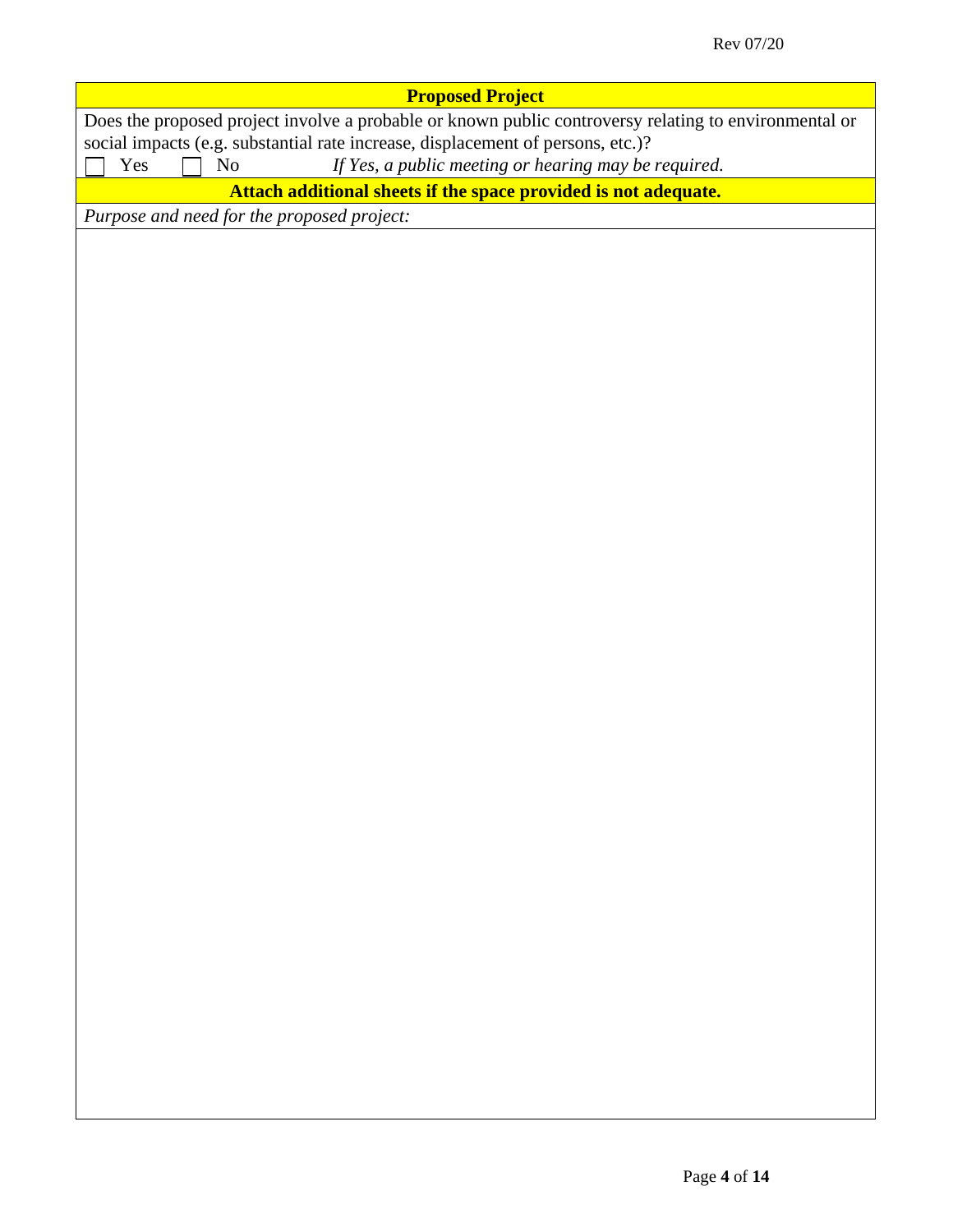# **General Information**

*Provide a concise description of the proposed project:*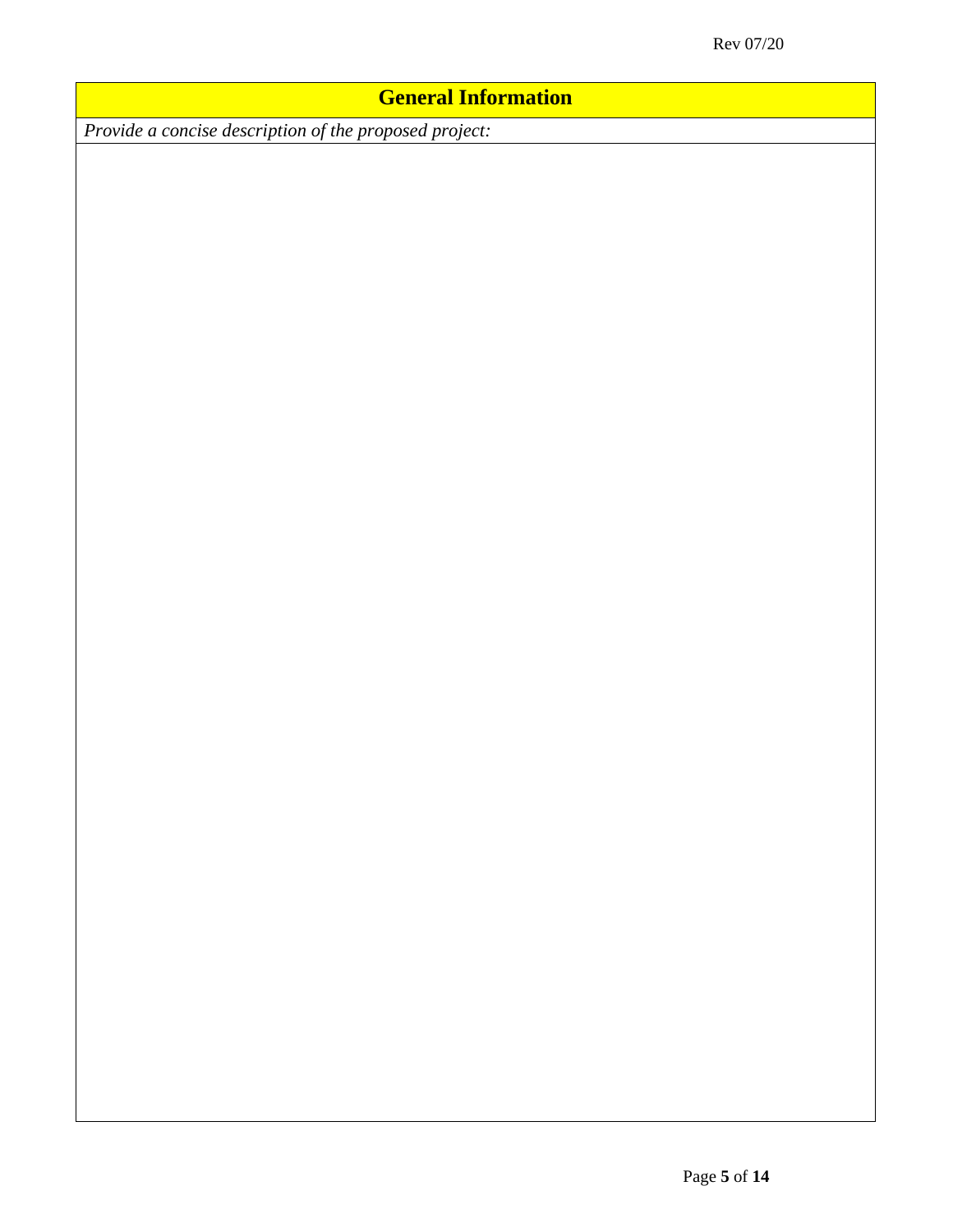| <b>General Information</b>                                                                                                         |                                                                                                                                  |  |  |
|------------------------------------------------------------------------------------------------------------------------------------|----------------------------------------------------------------------------------------------------------------------------------|--|--|
| Provide a bulleted list of project components:                                                                                     |                                                                                                                                  |  |  |
| How many streams crossings intersect the proposed project area?<br>Does the project involve the dewatering of any stream segments? | $\#$ :<br>Yes<br>No                                                                                                              |  |  |
|                                                                                                                                    | Proposed construction methods to be used at crossings (e.g. trenching, dewatering, boring, etc.):                                |  |  |
| requirements required?                                                                                                             | Is coordination with the U.S. Army Corps of Engineers for a jurisdictional determination for permitting<br>Yes<br>N <sub>o</sub> |  |  |
| If Yes, please describe the status of this coordination:                                                                           |                                                                                                                                  |  |  |
| Estimated Project Schedule for the Completion of:                                                                                  |                                                                                                                                  |  |  |
| Planning:                                                                                                                          | <b>Start of Construction:</b>                                                                                                    |  |  |
| Acquisition:                                                                                                                       | <b>Construction Completion:</b>                                                                                                  |  |  |
| Permitting:                                                                                                                        |                                                                                                                                  |  |  |
| Design:                                                                                                                            |                                                                                                                                  |  |  |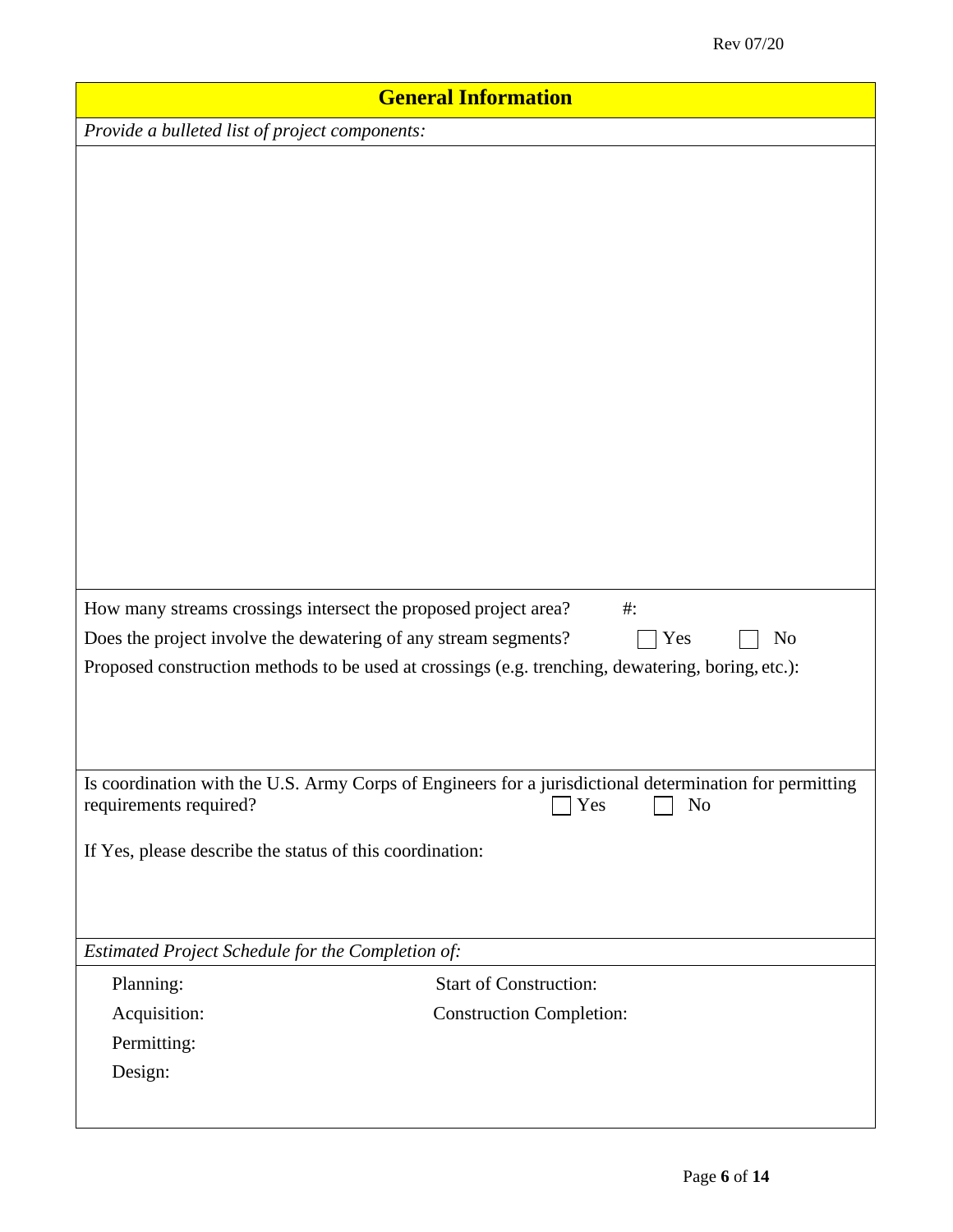# **General Information**

# **Mitigative Measures**

*Provide a list of potential adverse impacts of the proposed project and a description of how those impacts will be avoided, minimized, or mitigated. This list will be used to develop conditions for the Environmental Determination issued by the TWDB. Please ensure the information is consistent with what was provided to regulatory agencies and incorporates applicable agency recommendations. When responding to recommendations provided by regulatory agencies, identify which are feasible and which will not be implemented.*

| Impact:                                                                                              | Recommended/required by<br>What Entity? (if applicable) | <b>Mitigative Measures Description:</b> |  |  |
|------------------------------------------------------------------------------------------------------|---------------------------------------------------------|-----------------------------------------|--|--|
|                                                                                                      |                                                         |                                         |  |  |
|                                                                                                      |                                                         |                                         |  |  |
|                                                                                                      |                                                         |                                         |  |  |
|                                                                                                      |                                                         |                                         |  |  |
|                                                                                                      |                                                         |                                         |  |  |
|                                                                                                      |                                                         |                                         |  |  |
|                                                                                                      |                                                         |                                         |  |  |
|                                                                                                      |                                                         |                                         |  |  |
|                                                                                                      |                                                         |                                         |  |  |
|                                                                                                      |                                                         |                                         |  |  |
|                                                                                                      |                                                         |                                         |  |  |
|                                                                                                      |                                                         |                                         |  |  |
|                                                                                                      |                                                         |                                         |  |  |
|                                                                                                      |                                                         |                                         |  |  |
|                                                                                                      |                                                         |                                         |  |  |
| <b>Other Programs and Projects</b>                                                                   |                                                         |                                         |  |  |
| Provide a description of any other projects in progress that may be affected by the proposed project |                                                         |                                         |  |  |
| (e.g. TxDOT plans for Road Construction, etc.).                                                      |                                                         |                                         |  |  |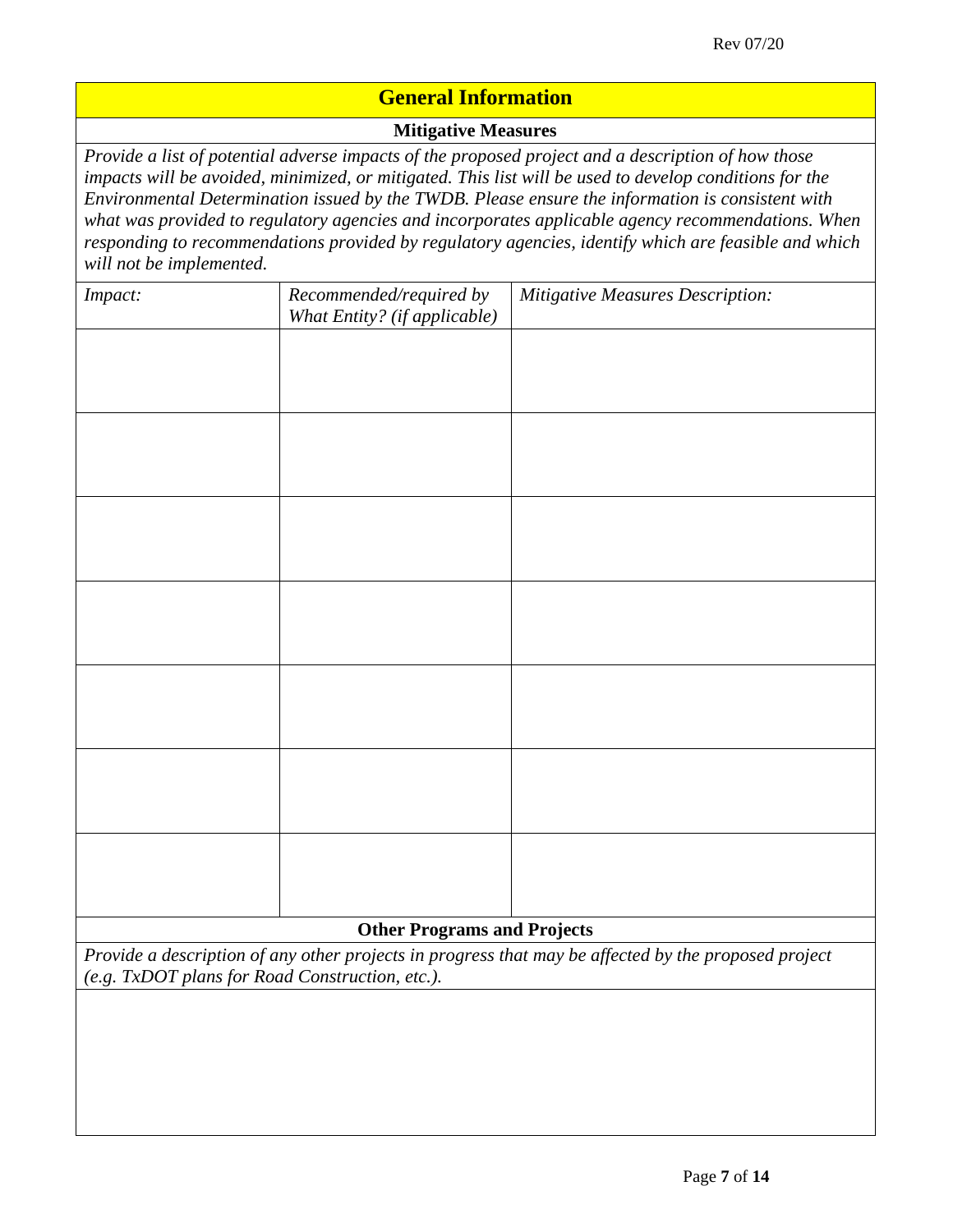| <b>List of Required Attachments</b>                                                                      |                                    |  |  |  |  |
|----------------------------------------------------------------------------------------------------------|------------------------------------|--|--|--|--|
| Documents lacking required attachments will not be accepted                                              |                                    |  |  |  |  |
| Provide the following maps in PDF format when submitted digitally. Identify the project footprint on all |                                    |  |  |  |  |
| maps. Example project maps are provided online at:                                                       |                                    |  |  |  |  |
| http://www.twdb.texas.gov/financial/instructions/doc/TWDB-1800.pdf                                       |                                    |  |  |  |  |
| <b>Regional Location Map</b>                                                                             | Attached?<br>Yes<br>N <sub>0</sub> |  |  |  |  |
| USGS Topographic Map(s) for Proposed Project                                                             | Attached?<br>N <sub>0</sub><br>Yes |  |  |  |  |
| Project footprint or plans/plats                                                                         | Attached?<br>Yes<br>N <sub>0</sub> |  |  |  |  |
| FEMA Floodplain Map(s)                                                                                   | Attached?<br>Yes<br>No             |  |  |  |  |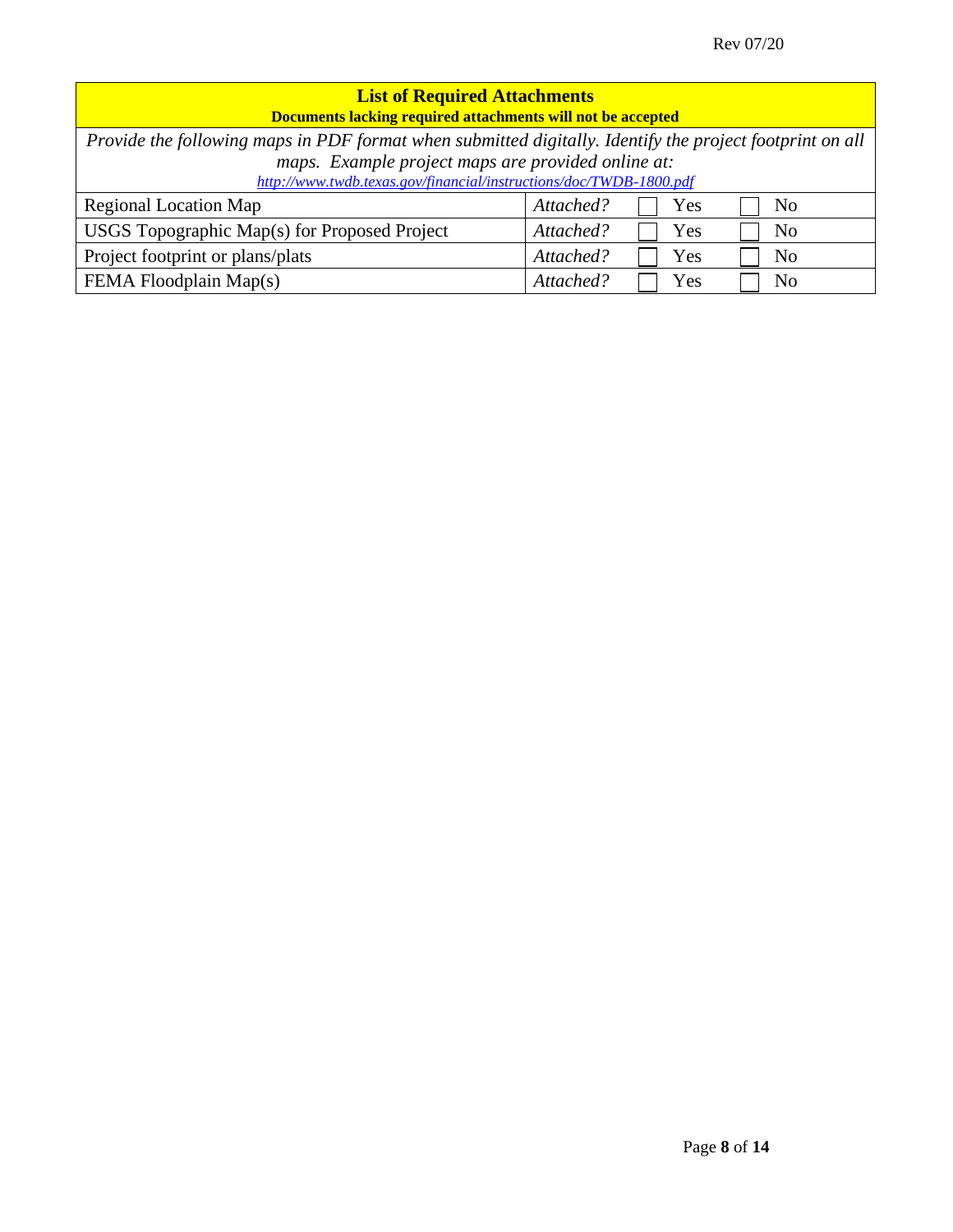| <b>Agency Coordination</b>                                                                                                                                             |                                                                             |  |  |  |  |
|------------------------------------------------------------------------------------------------------------------------------------------------------------------------|-----------------------------------------------------------------------------|--|--|--|--|
| <b>Mandatory Requirements</b>                                                                                                                                          |                                                                             |  |  |  |  |
| Texas Parks and Wildlife Department,                                                                                                                                   | Attached?<br>N <sub>o</sub><br>Yes                                          |  |  |  |  |
| Wildlife Habitat Assessment Program                                                                                                                                    |                                                                             |  |  |  |  |
| <b>Texas Historical Commission</b>                                                                                                                                     | Attached?<br>Yes<br>N <sub>o</sub>                                          |  |  |  |  |
| United States Army Corps of Engineers                                                                                                                                  | Attached?<br>Yes<br>N <sub>0</sub>                                          |  |  |  |  |
| United States Fish and Wildlife Service                                                                                                                                | Attached?<br>N <sub>o</sub><br>Yes                                          |  |  |  |  |
| Circumstantial Requirements: Provide coordination materials from the listed entity for each of the<br>circumstances that apply to the proposed project.                |                                                                             |  |  |  |  |
| Circumstance:                                                                                                                                                          | <b>Coordination Attached?</b>                                               |  |  |  |  |
| Will the project involve construction in the floodplain?                                                                                                               | National Flood Insurance Program                                            |  |  |  |  |
| Yes<br>N <sub>o</sub>                                                                                                                                                  | Local Floodplain Administrator                                              |  |  |  |  |
|                                                                                                                                                                        | Yes<br>N <sub>0</sub>                                                       |  |  |  |  |
|                                                                                                                                                                        | <b>Texas NFIP State Coordinator</b>                                         |  |  |  |  |
|                                                                                                                                                                        | Yes (Notification, no response required)                                    |  |  |  |  |
|                                                                                                                                                                        |                                                                             |  |  |  |  |
| Have you contacted TPWD to determine if this project                                                                                                                   |                                                                             |  |  |  |  |
| requires a sand, shell, gravel or marl permit?                                                                                                                         | Texas Parks & Wildlife Department<br>Sand and Gravel Permitting Coordinator |  |  |  |  |
| <b>Public Utility</b><br>Yes<br>N <sub>0</sub>                                                                                                                         |                                                                             |  |  |  |  |
| *Public utilities are exempt from this requirement (Parks and<br>Wildlife Code §86.0191, 31 TAC §69.120).                                                              | Yes<br>N <sub>o</sub>                                                       |  |  |  |  |
|                                                                                                                                                                        | <b>General Land Office</b>                                                  |  |  |  |  |
| Is the project located within the Coastal Management Zone?                                                                                                             | Yes<br>N <sub>o</sub>                                                       |  |  |  |  |
| (See Appendix C)                                                                                                                                                       |                                                                             |  |  |  |  |
| Yes<br>No                                                                                                                                                              | National Marine Fisheries Service                                           |  |  |  |  |
|                                                                                                                                                                        | Yes<br>N <sub>o</sub>                                                       |  |  |  |  |
| Will the project be on lands within the floodplain or adjacent                                                                                                         | International Boundary & Water                                              |  |  |  |  |
| to the channel of the Rio Grande River?                                                                                                                                | Commission                                                                  |  |  |  |  |
| Yes<br>N <sub>o</sub>                                                                                                                                                  | Yes<br>N <sub>0</sub>                                                       |  |  |  |  |
| Will the project impact National Forests or Grasslands?                                                                                                                | U.S. Forest Service                                                         |  |  |  |  |
| N <sub>o</sub><br>Yes                                                                                                                                                  | Yes<br>N <sub>o</sub>                                                       |  |  |  |  |
| Will the project impact National Parks?                                                                                                                                | <b>U.S. National Park Service</b>                                           |  |  |  |  |
| N <sub>o</sub><br>Yes                                                                                                                                                  | Yes<br>N <sub>o</sub>                                                       |  |  |  |  |
| ** Additional coordination may be required by the TWDB based on the outcome of the environmental review.                                                               |                                                                             |  |  |  |  |
| ** Projects on state-owned lands and riverbeds require an easement from the General Land Office. Easements are required<br>prior to the release of construction funds. |                                                                             |  |  |  |  |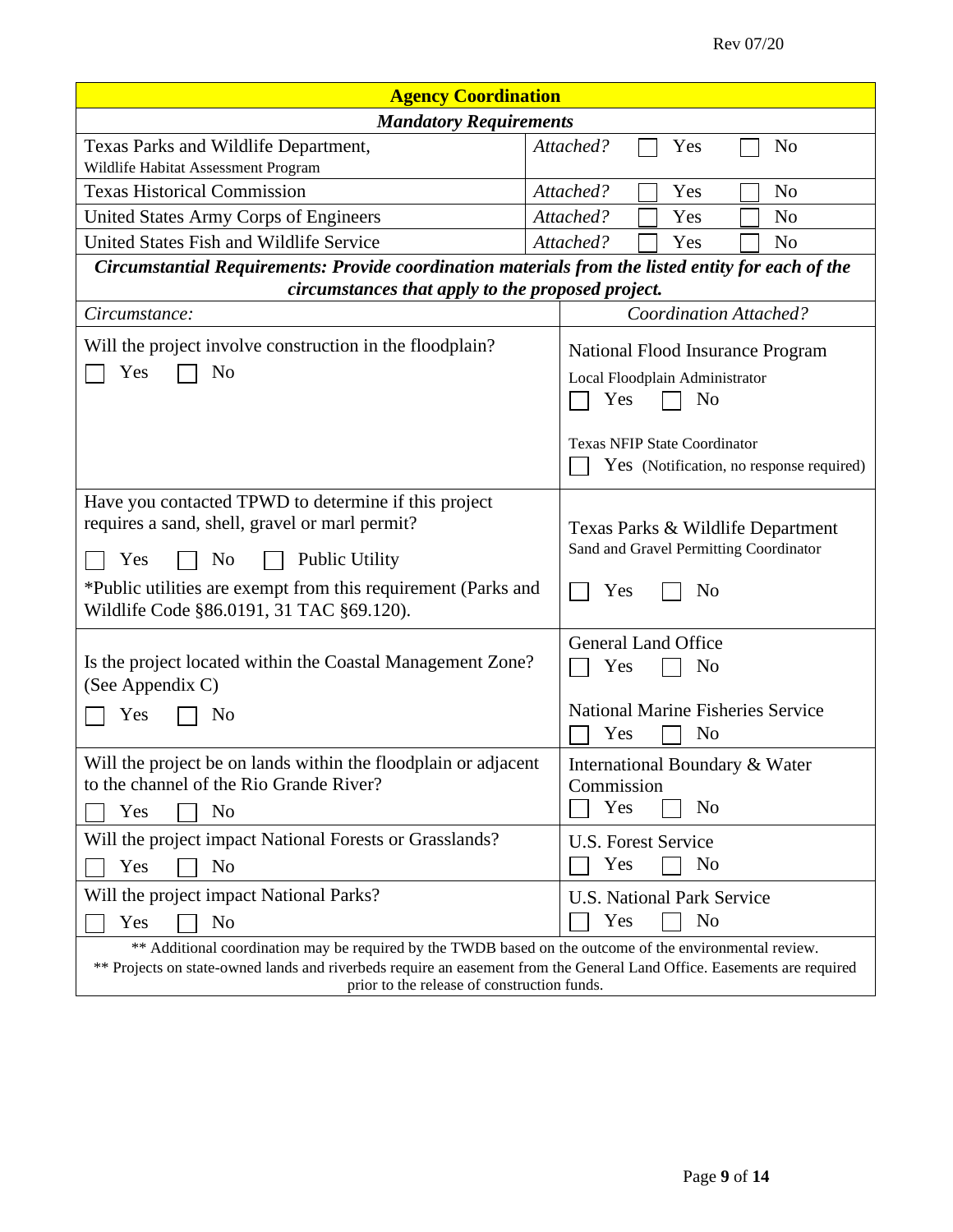# **Sample Agency Correspondence Letter**

# **DATE**

CONTACT NAME **ADDRESS** 

RE: Review Requested for State Funded Project

| Consultation#  | , Date             |  |  |
|----------------|--------------------|--|--|
| (Project Name) |                    |  |  |
| (Applicant)    |                    |  |  |
|                | (Project Location) |  |  |

Dear **CONTACT**:

The **APPLICANT** is pursuing funding through the Texas Water Development Board's State funded FUNDING PROGRAM for the proposed PROJECT NAME (TWDB PROJECT NUMBER). The purpose of this coordination is to identify potential environmental and permitting issues: specifically, permits or mitigative conditions required to ensure compliance with environmental regulations specific to your agency's area of jurisdiction.

The attached Environmental Data Form provides a project description, project maps and a list of all agencies with whom we are coordinating. Recommended or required actions identified through this coordination, including permits, will be considered for inclusion as conditions in the TWDB's environmental determination. Please cite the relevant authority (statue/regulation) for recommendations.

INCLUDE A BRIEF EXPLANATION TAILORED TO THE AGENCY'S SPECIFIC AREA OF JURISDICTION. INCLUDE THE FOLLOWING INFORMATION IN YOUR DESCRIPTION:

- $\Box$  How the project will/will not potentially adversely affect any environmentally sensitive features and/or require permitting or mitigation.
- $\Box$  A description of how impacts will be avoided (to be included as conditions of the environmental determination, e.g., avoidance of clearing or construction activities during migratory bird nesting season).

We request your concurrence with our determination that  $\blacksquare$ questions or need any additional information, please contact me at (tel:)**Net all assumes that as a** or by e-mail at **.** If you have any

Sincerely, APPLICANT

Enclosure: Environmental Data Form

.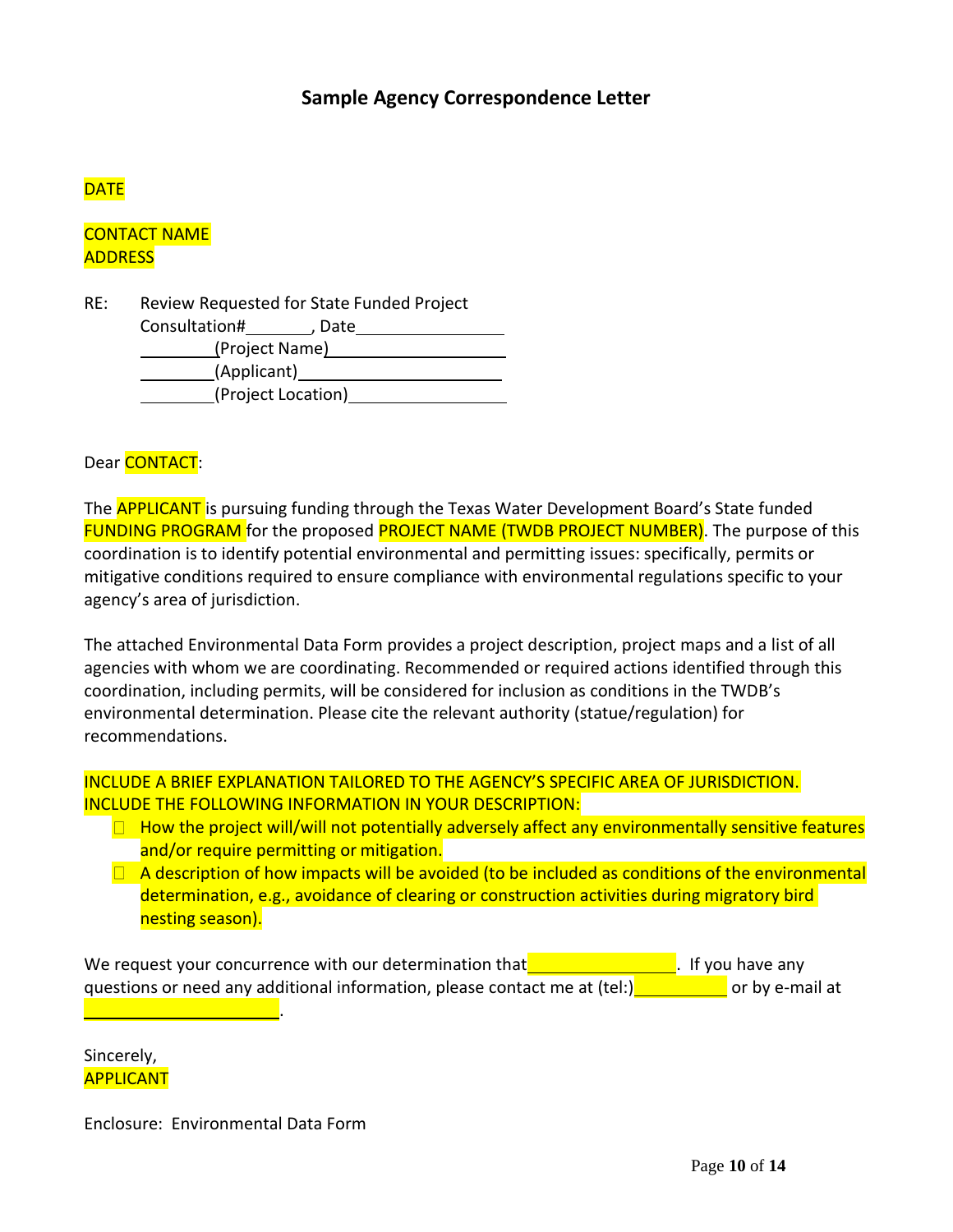# **Appendix B**

**Review Agencies and Addresses: The following addresses should be used to select the appropriate offices to receive the Environmental Data Form. (These addresses were last updated 3/18/15)**

# **U. S. ARMY CORPS OF ENGINEERS**

District Offices

## **FORT WORTH DISTRICT**

U.S. Army Corps of Engineers, Fort Worth **District** Regulatory Division (CESWF-DE-R) 819 Taylor Street, Room 3A37 Post Office Box 17300 Fort Worth, Texas 76102-0300 817-886-1731

## **TULSA DISTRICT**

U.S. Army Corps of Engineers, Tulsa District Regulatory Office (CESWT-RO) 1645 South 101st East Avenue Tulsa, Oklahoma 74128-4609 918-669-7401

## **ALBUQUERQUE DISTRICT**

U.S. Army Corps of Engineers, Albuquerque **District** Las Cruces Regulatory Office (CESPA-RD-TX) 505 South Main Street, Suite 142 Las Cruces, New Mexico 88001-1210 575-556-9939

#### **GALVESTON DISTRICT**

U.S. Army Corps of Engineers, Galveston **District** Regulatory Division (CESWG-RD) 2000 Fort Point Road Post Office Box 1229 Galveston, Texas 77553-1229 409-766-3982

#### **U. S. FISH AND WILDLIFE SERVICE**

District Offices

#### **ARLINGTON**

U.S. Fish and Wildlife Service Ecological Services Field Office 2005 NE Green Oaks Blvd, Suite 140 Arlington, TX 76006-6247 817-277-1100

#### **CLEAR LAKE**

U.S. Fish and Wildlife Service Ecological Services Field Office 17629 El Camino Real #211 Houston, TX 77058 281-286-8282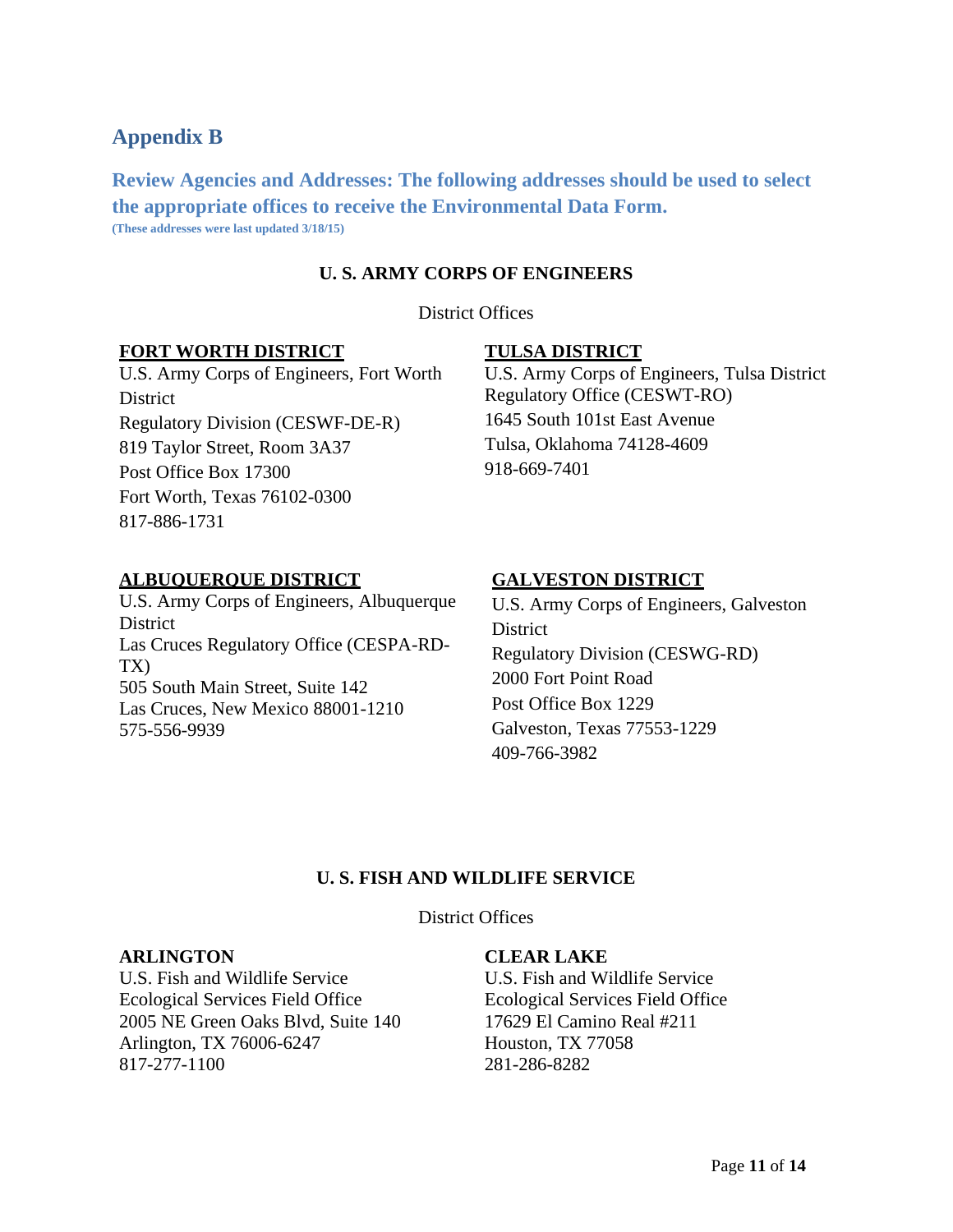# **AUSTIN**

U.S. Fish and Wildlife Service Ecological Services Field Office 10711 Burnet Road, Suite 200 Austin, TX 78758-4460 512-490-0057

#### **CORPUS CHRISTI**

U.S. Fish and Wildlife Service Corpus Christi ES Field Office P.O. Box 81468 Corpus Christi, TX 78468-1468 361-994-9005

# **TEXAS HISTORICAL COMMISSION**

Mark Wolfe State Historic Preservation Officer Texas Historical Commission P.O. Box 12276 Austin, TX 78711-2276

# **TEXAS PARKS AND WILDLIFE DEPARTMENT**

Texas Parks and Wildlife Department Habitat Assessment Program, Wildlife Division 4200 Smith School Road, Austin, TX 78744 512-389-4800

TPWD Wildlife Habitat Assessment Program is now accepting projects through electronic submittal. Review requests can be submitted to [WHAB@tpwd.texas.gov.](mailto:WHAB@tpwd.texas.gov) If submitting requests electronically, please include geographic location files when available (e.g. GIS shape file, .kmz, etc.).

Texas Parks and Wildlife Department ATTN: Inland Fisheries: Sand & Gravel Permitting Coordinator 4200 Smith School Road, Austin, TX 78744-3291 512-389-4800

## **GENERAL LAND OFFICE**

Texas General Land Office 1700 N. Congress Ave. Austin, TX 78701-1495 512-463-5001

## **NATIONAL MARINE FISHERIES SERVICE**

NOAA NMFS Attn: Fishery Management Branch Galveston Laboratory 4700 Avenue U Galveston, TX 77551 409-766-3500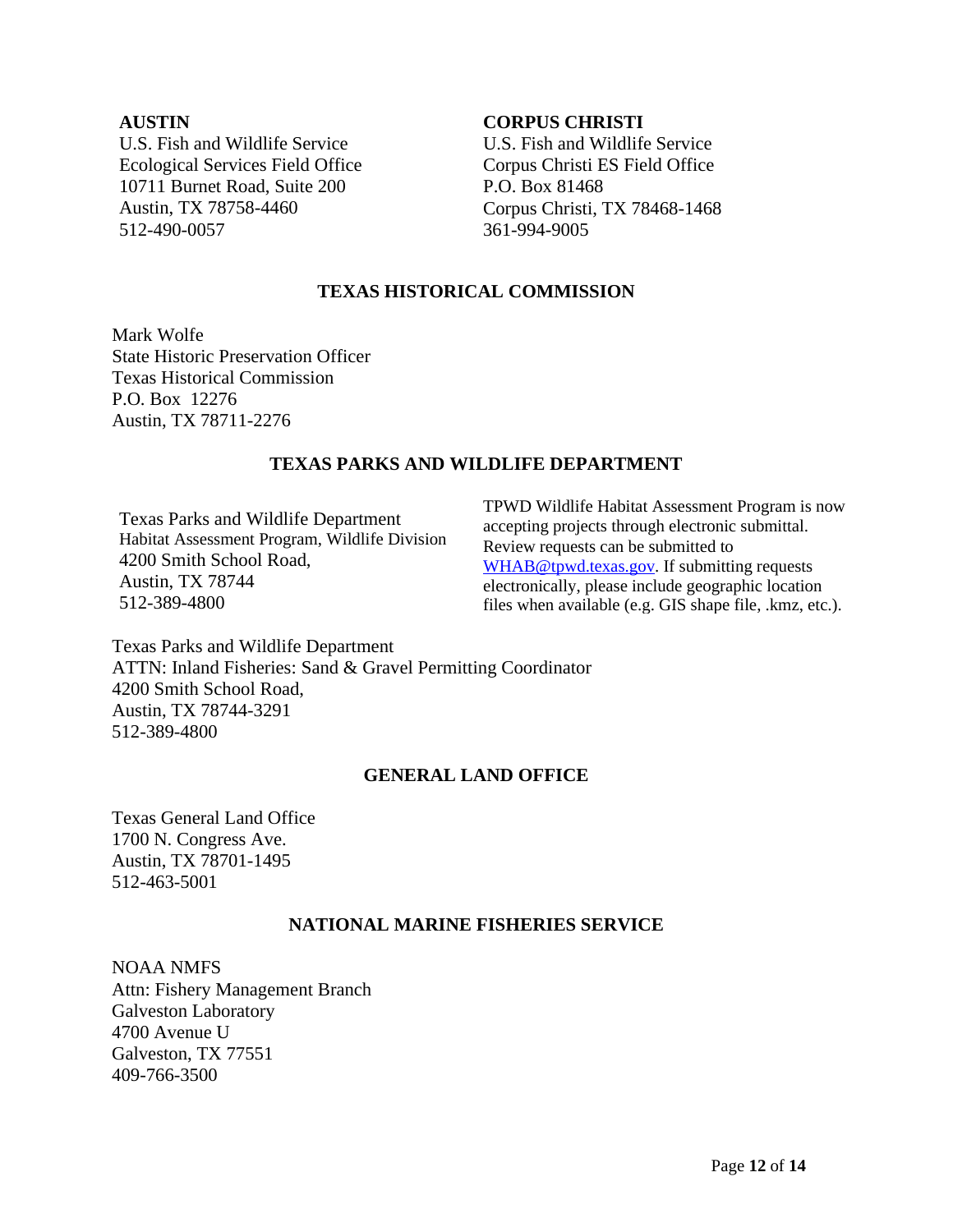#### **INTERNATIONAL BOUNDARY & WATER COMMISSION**

International Boundary & Water Commission 4171 North Mesa, Suite C-100 El Paso, TX 79902-1441 1-800-262-8857

## **U.S. FOREST SERVICE**

National Forests & Grasslands in Texas 2221 North Raguet Lufkin, TX 75904 Attn: Environmental Coordinator

## **U.S. NATIONAL PARK SERVICE**

The National Park Service Intermountain Regional Office, Planning and Environmental Compliance Division, only accepts projects through electronic submittal. Review requests should be submitted to [IMRextrev@nps.gov.](mailto:IMRextrev@nps.gov) (303) 969-2500

Wild & Scenic River Coordinator Wilderness Act Coordinator Big Bend National Park P.O. Box 129 Big Bend National Park, TX 79834 (432) 477-2251

# **NATIONAL FLOOD INSURANCE PROGRAM: Coordination required for projects to be constructed in the 100-year floodplain**

Local Floodplain Administrator (FPA): [http://www.twdb.texas.gov/flood/resources/doc/FEMA\\_CommunityList.pdf](http://www.twdb.texas.gov/flood/resources/doc/FEMA_CommunityList.pdf)

Texas NFIP State Coordinator: [Yi.Chan@twdb.texas.gov](mailto:Yi.Chan@twdb.texas.gov)